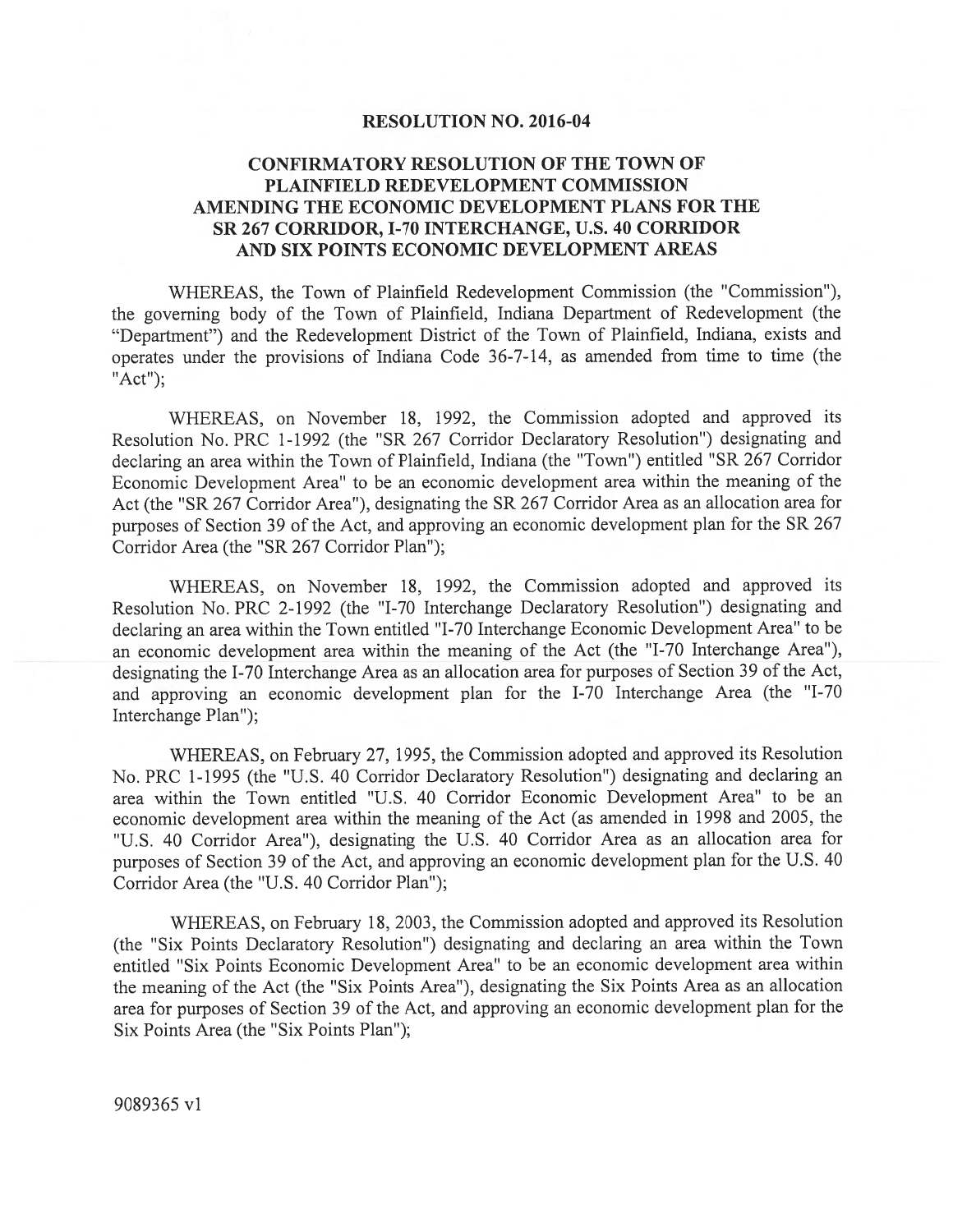WHEREAS, under the SR 267 Corridor Declaratory Resolution, the 1-70 Interchange Declaratory Resolution, the U.S. <sup>40</sup> Corridor Declaratory Resolution and the Six Points Declaratory Resolution (collectively, the "Declaratory Resolutions'), the Commission made certain findings with respec<sup>t</sup> to the SR <sup>267</sup> Corridor Area, the 1-70 Interchange Area, the U.S. <sup>40</sup> Corridor Area and the Six Points Area, respectively (collectively, the "Areas"), and the SR 267 Corridor Plan, the 1-70 Interchange Plan, the U.S. <sup>40</sup> Corridor Plan and the Six Points Plan, respectively (collectively, the "Plans"), which findings the Commission hereby reconfirms;

WHEREAS, the Town of Plainfield Plan Commission (the "Plan Commission") has heretofore adopted resolutions constituting its written orders approving the Declaratory Resolutions and the Plans (collectively, the "Plan Commission Orders"), and the Town Council of the Town (the "Town Council") has heretofore adopted resolutions approving the Plan Commission Orders;

WHEREAS, the Commission has heretofore, after notices and public hearings as required by the Act, confirmed the Declaratory Resolutions;

WHEREAS, the Commission has previously amended the U.S. 40 Corridor Declaratory Resolutions and the U.S. 40 Corridor Plan;

WHEREAS, the Commission now desires to take action to further amend the Plans for purposes of including certain additional projects, as set forth in Exhibit A attached hereto and made <sup>a</sup> par<sup>t</sup> hereof (the "Amendments");

WHEREAS, the Department, pursuan<sup>t</sup> to the Act, has conducted surveys and investigations and has thoroughly studied the Areas, the boundaries of which Areas are described in the Declaratory Resolutions hereby made <sup>a</sup> par<sup>t</sup> hereof (the boundaries of which Areas are not being changed as par<sup>t</sup> of this Resolution), and the proposed Amendments;

WHEREAS, upon such surveys, investigations and studies being made, the Commission finds that the Plans for the Areas cannot be achieved by regulatory processes or by the ordinary operations of private enterprise without resort to the powers allowed under the Act;

WHEREAS, there was presented to this meeting of the Commission for its consideration and approval, a copy of the Amendments, which Amendments are attached hereto as Exhibit  $A$ ;

WHEREAS, the public health and welfare will be benefited by the Amendments to the Plans for the Areas as described herein and in the Amendments;

WHEREAS, the Amendments are reasonable and appropriate when considered in relation to the Declaratory Resolutions, the Plans and the purposes of the Act;

WHEREAS, in determining to undertake the Plans as amended by the Amendments, the Commission has <sup>g</sup>iven consideration to transitional and permanen<sup>t</sup> provisions for adequate housing for the residents of the Areas, if any, who will be displaced by the economic development thereof;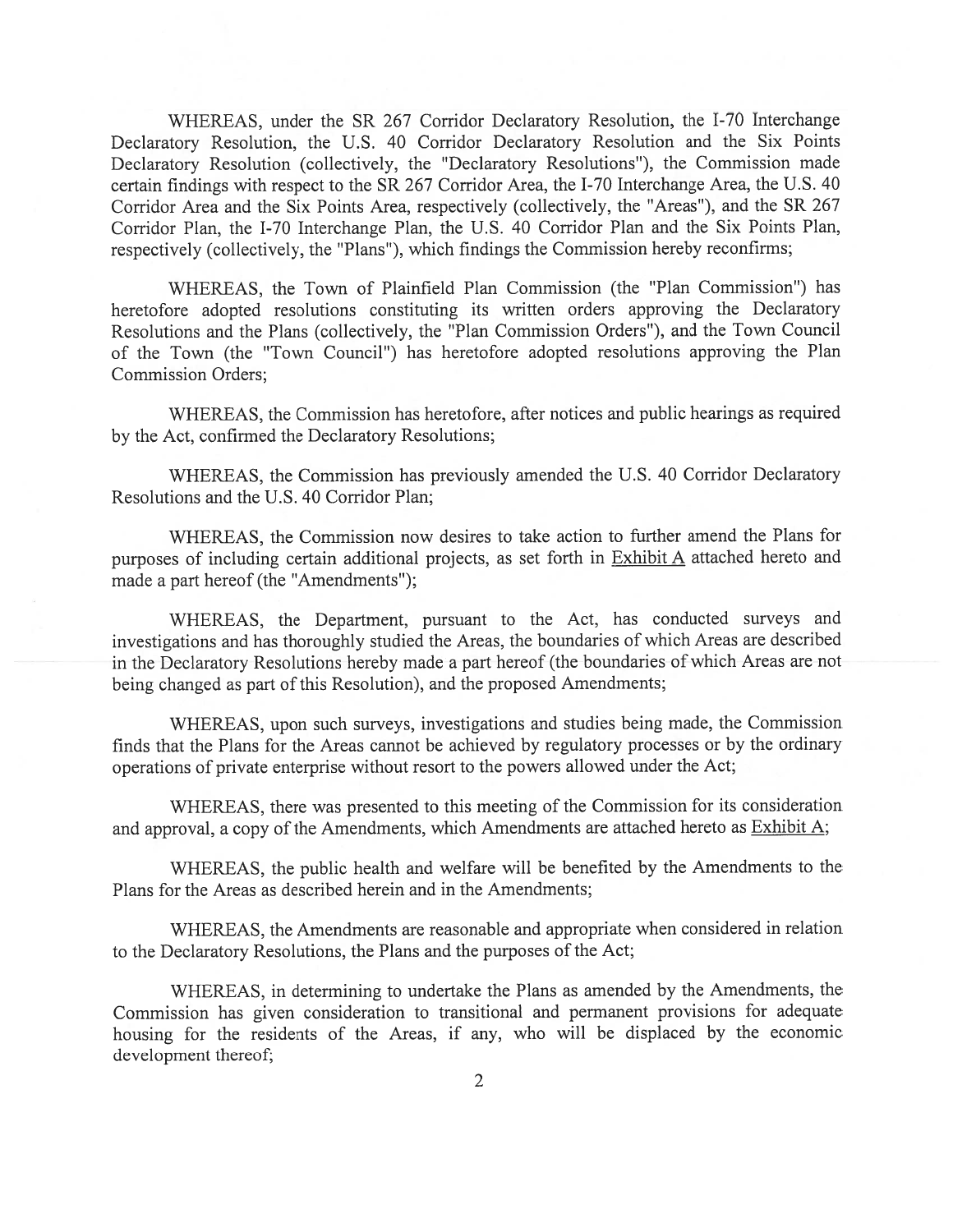WHEREAS, the Declaratory Resolutions and the Plans, with the proposed Amendments, conform to the Plans and other comprehensive development and redevelopment plans for the Town;

WHEREAS, the Commission has prepared an estimate of the costs of the projects described in the Amendments as set forth in Exhibit A attached hereto;

WHEREAS, pursuan<sup>t</sup> to the Act, the Commission, by its Resolution No. 2016-01 dated February 8, 2016, found (i) that the proposed Amendments were reasonable and appropriate when considered in relation to the Declaratory Resolutions, the Plans and the purposes of the Act, (ii) that it will be of public utility and benefit to amend the Plans for the Areas, to include the Amendments, and (iii) that the Declaratory Resolutions and the Plans, with the proposed Amendments described herein, conform to the comprehensive plan for the Town, and approved the Plans, with the proposed Amendments to include certain additional projects;

WHEREAS, pursuan<sup>t</sup> to the Act, the Plan Commission, by its Order dated March 7, 2016, found (1) that the proposed Amendments were reasonable and appropriate when considered in relation to the Declaratory Resolutions, the Plans and the purposes of the Act, (ii) that it will be of public utility and benefit to amend the Plans for the Areas, to include the Amendments, and (iii) that the Declaratory Resolutions and the Plans, with the proposed Amendments described herein, conform to the comprehensive plan for the Town, and approved the Plans, as amended by the Amendments to include certain additional projects;

WHEREAS, pursuant to the Act, the Town Council, by its Resolution No. 2016-13 dated March 14, 2016, approved, ratified and confirmed the proposed Amendments and approved, ratified and confirmed the action of the Plan Commission on March 7, 2016;

WHEREAS, the Secretary of the Commission has caused notice of <sup>a</sup> hearing on the proposed Amendments to the Declaratory Resolutions to be published as required by law; and

WHEREAS, such public hearing was held on May 23, 2016, at 5 :30p.m., at the Plainfield Town Hall, 206 West Main Street, Plainfield, Indiana, conceming said appropriation at which all taxpayers and interested persons had an opportunity to appear and express their views as to such additional appropriation;

The Commission NOW CONFIRMS AND FINDS that:

1. The Commission has considered the evidence presented and now finds, determines and confirms that it will be of public utility and benefit to amend the Plans as set forth in the Amendments.

2. The Declaratory Resolutions and the Plan, with the Amendments, are hereby confirmed.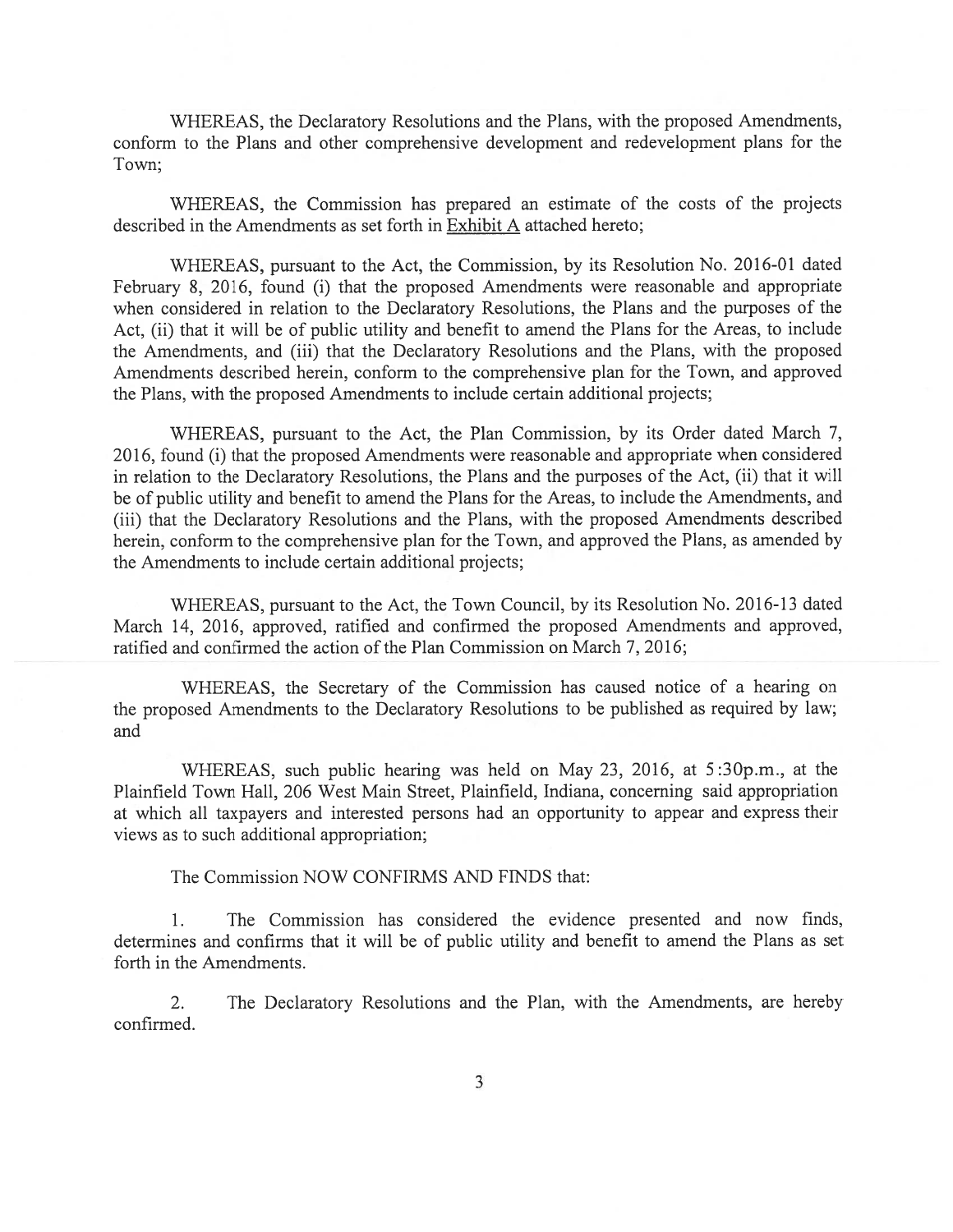3. The Declaratory Resolution, as confirmed, shall be attached to and incorporated in this resolution. The Secretary is hereby directed to record this resolution and to file this resolution with the Hendricks County Auditor.

ADOPTED AND APPROVED at <sup>a</sup> meeting of the Town of Plainfield Redevelopment Commission held on May 23, 2016.

> TOWN OF PLAINFIELD REDEVELOPMENT COMMISSION

President

xnnyer Undus Vice Presiden

**Secretary** Jame G/C

 $\sqrt{\ }$ 

Commissioner

Commissioner